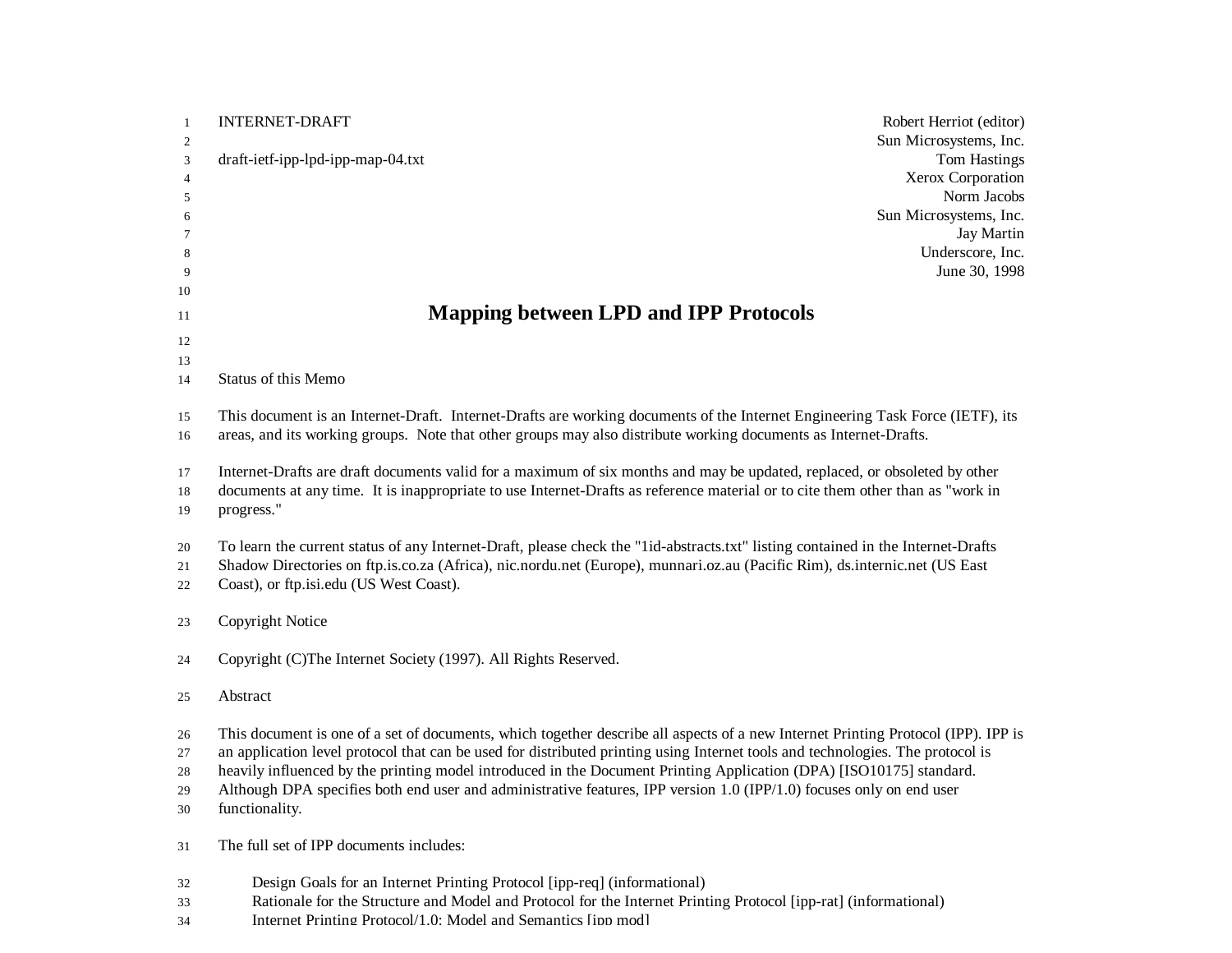document, "Internet Printing Protocol/1.0: Model and Semantics", describes a simplified model with abstract objects, their

attributes, and their operations. The model introduces a Printer and a Job. The Job supports multiple documents per Job. The

model document also addresses how security, internationalization, and directory issues are addressed. The protocol

specification, "Internet Printing Protocol/1.0: Encoding and Transport", is a formal mapping of the abstract operations and

attributes defined in the model document onto HTTP/1.1. The protocol specification defines the encoding rules for a new

Internet media type called "application/ipp".

The "Mapping between LPD and IPP Protocols" gives some advice to implementors of gateways between IPP and LPD (Line

Printer Daemon) implementations. It specifies the mapping between (1) the commands and operands of the "Line Printer

Daemon (LPD) Protocol" specified in RFC 1179 and (2) the operations and parameters of the Internet Printing Protocol (IPP).

One of the purposes of this document is to compare the functionality of the two protocols. Another purpose is to facilitate

implementation of gateways between LPD and IPP. This document also provides an example, which gives additional insight

into IPP

WARNING: RFC 1179 was not on standards track. While RFC 1179 was intended to record existing practice, it fell short in

some areas. However, this specification maps between (1) the actual current practice of RFC 1179 and (2) IPP. This document

does not attempt to map the numerous divergent extensions to the LPD protocol that have been made by many implementers.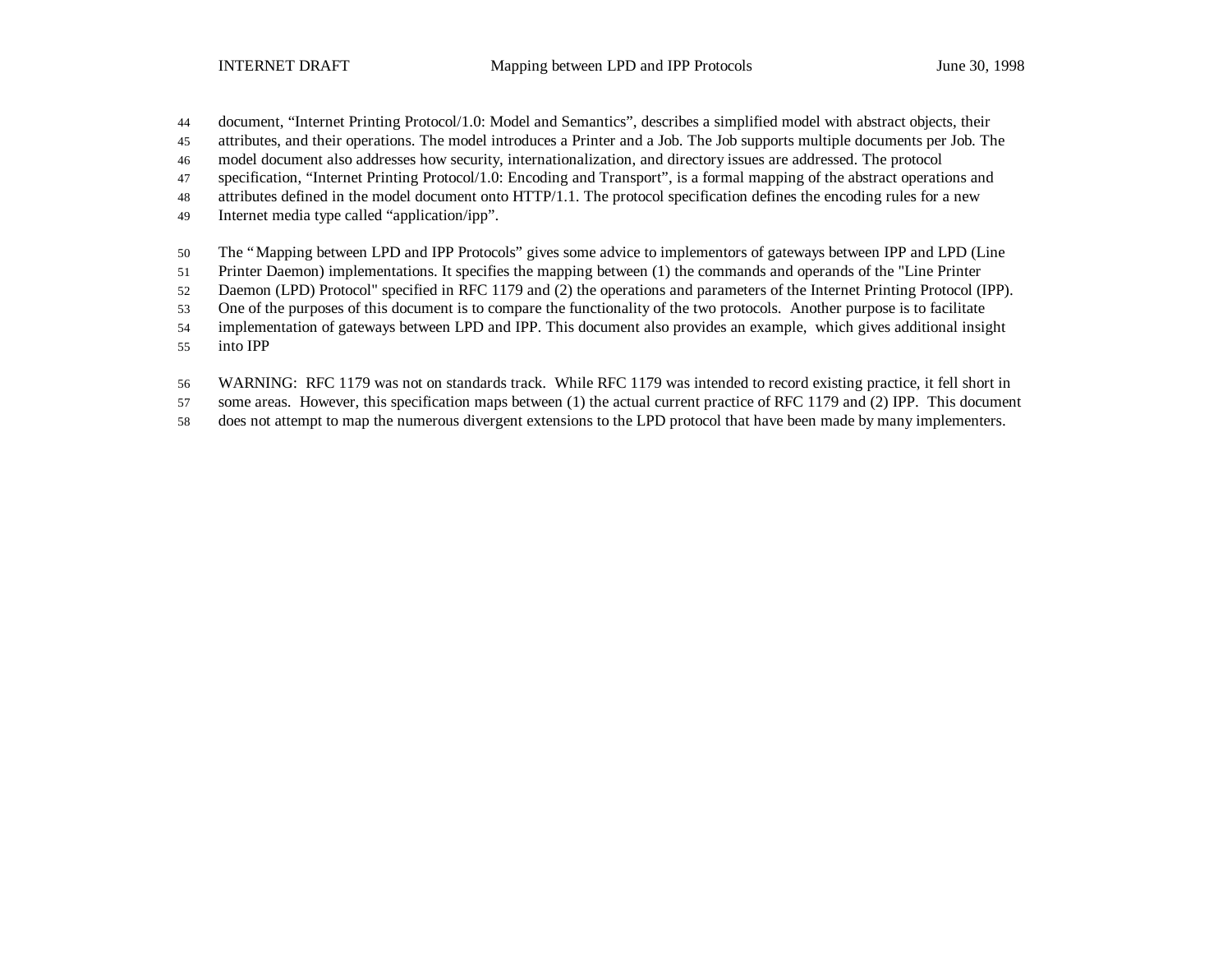59 60

# TABLE OF CONTENTS

| 61 | 1.    |  |
|----|-------|--|
| 62 | 2.    |  |
| 63 | 3.    |  |
| 64 | 3.1   |  |
| 65 |       |  |
| 66 | 3.2.1 |  |
| 67 | 3.2.2 |  |
| 68 | 3.2.3 |  |
| 69 | 3.3   |  |
| 70 | 3.4   |  |
| 71 | 3.5   |  |
| 72 | 4.    |  |
| 73 | 4.1   |  |
| 74 | 4.2   |  |
| 75 | 4.3   |  |
| 76 | 4.4   |  |
| 77 | 5.    |  |
| 78 | 5.1   |  |
| 79 | 5.2   |  |
| 80 | 5.3   |  |
| 81 | 5.4   |  |
| 82 | 5.5   |  |
| 83 | 5.6   |  |
| 84 | 5.7   |  |
| 85 | 5.8   |  |
| 86 | 5.9   |  |
| 87 | 5.10  |  |
| 88 | 6.    |  |
| 89 | 6.1   |  |
| 90 | 6.2   |  |
| 91 | 6.3   |  |
| 92 | 7.    |  |
| 93 | 8.    |  |
| 94 | 9.    |  |
| 95 | 10.   |  |
| 96 | 11.   |  |
| 97 | 12.   |  |
| 98 | 13.   |  |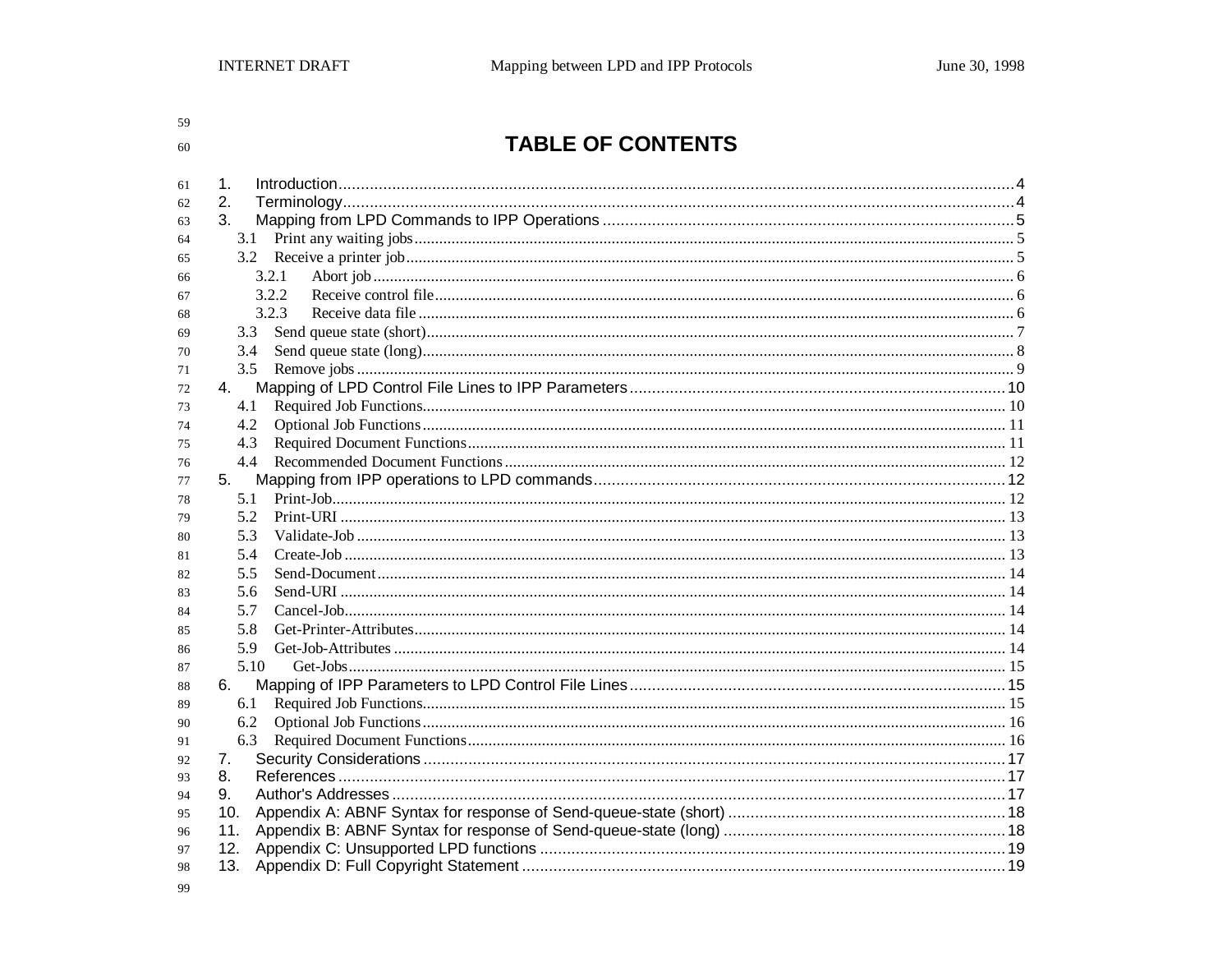## **Mapping between the LPD and IPP Protocols**

## **1. Introduction**

 The reader of this specification is expected to be familiar with the IPP Model and Semantics specification [ipp-mod], the IPP Encoding and Transport [ipp-pro], and the Line Printer Daemon (LPD) protocol specification [rfc1179] as described in RFC 1179.

RFC 1179 was written in 1990 in an attempt to document existing LPD protocol implementations. Since then, a number of

undocumented extensions have been made by vendors to support functionality specific to their printing solutions. All of these

extensions consist of additional control file commands. This document does not address any of these vendor extensions.

Rather it addresses existing practice within the context of the features described by RFC 1179. Deviations of existing practice

from RFC 1179 are so indicated.

Other LPD control file commands in RFC 1179 are obsolete. They are intended to work on "text" only formats and are

inappropriate for many contemporary document formats that completely specify each page. This document does not address the

- support of these obsolete features.
- In the area of document formats, also known as page description languages (PDL), RFC 1179 defines a fixed set with no

capability for extension. Consequently, some new PDL's are not supported, and some of those that are supported are

sufficiently unimportant now that they have not been registered for use with the Printer MIB[rfc1759] and IPP[ipp-mod] [ipp-

pro], though they could be registered if desired. See the Printer MIB specification [rfc1759] and/or the IPP Model specification

[ipp-mod] for instructions for registration of document-formats with IANA. IANA lists the registered document-formats as

"printer languages".

This document addresses the protocol mapping for both directions: mapping of the LPD protocol to the IPP protocol and

mapping of the IPP protocol to the LPD protocol. The former is called the "LPD-to-IPP mapper" and the latter is called the

"IPP-to-LPD mapper".

This document is an informational document that is not on the standards track. It is intended to help implementors of gateways

between IPP and LPD. It also provides an example, which gives additional insight into IPP.

## **2. Terminology**

- The key words "MUST", "MUST NOT", "REQUIRED", MUSTMUST"SHOULD", "SHOULD NOT", "RECOMMENDED",
- "MAY", and "OPTIONAL" in this document are to be interpreted as described in RFC 2119 [abnf].
- RFC 1179 uses the word "command" in two contexts: for over-the-wire operations and for command file functions. This
- document uses the word "command" for the former and the phrase "functions" for the latter. The syntax of the LPD commands
- is given using ABNF [abnf].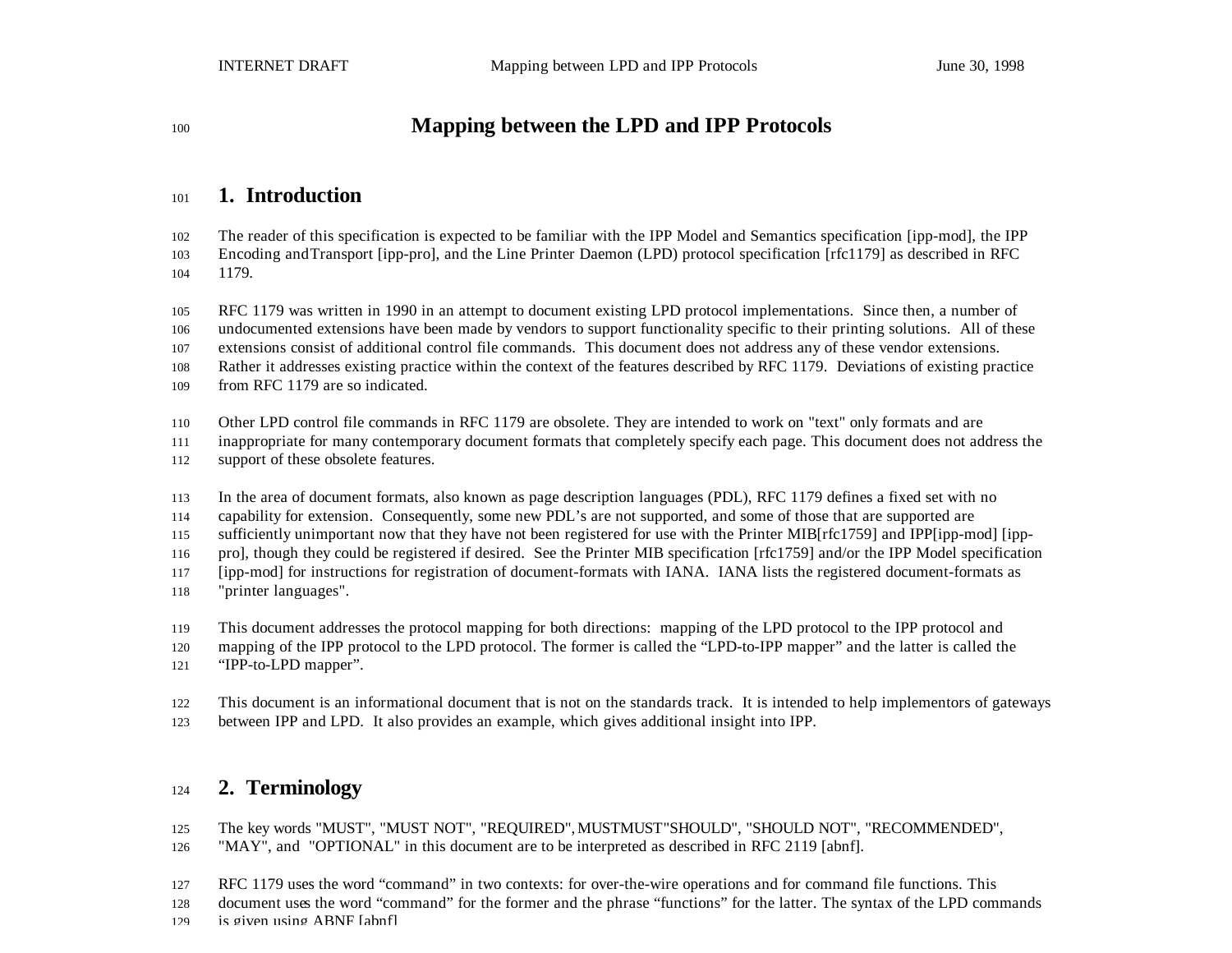### **3. Mapping from LPD Commands to IPP Operations**

This section describes the mapping from LPD commands to IPP operations. Each of the following sub-sections appear as sub-

sections of section 5 of RFC 1179.

The following table summarizes the IPP operation that the mapper uses when it receives an LPD command. Each section below

gives more detail.

|  | <b>LPD command</b> |  |
|--|--------------------|--|
|--|--------------------|--|

**LPD command IPP operation**

print-any-waiting-jobs *ignore* remove-jobs Cancel-Job

receive-a-printer-job Print-Job or Create-Job/Send-Document send queue state (short or long) Get-Printer-Attributesand Get-Jobs

#### **3.1 Print any waiting jobs**

- Command syntax:
- 141 print-waiting-jobs  $=$  %x01 printer-name LF

 This command causes the LPD daemon check its queue and print any waiting jobs. An IPP printer handles waiting jobs without such a nudge.

144 If the mapper receives this LPD command, iMUSTMUST ignore it and send no IPP operation.

#### **3.2 Receive a printer job**

- Command syntax:
- 147 receive-job =  $%x02$  printer-name LF
- The control file and data files mentioned in the following paragraphs are received via LPD sub-commands that follow this
- command. Their mapping to IPP commands and attributes is described later in this section.
- The mapper maps the 'Receive a printer job' command to either:
- the Print-Job operation which includes a single data file or
- the Create-Job operation followed by one Send-Document operation for each data file.
- If the IPP printer supports both Create-Job and Send-Document, and if a job consists of: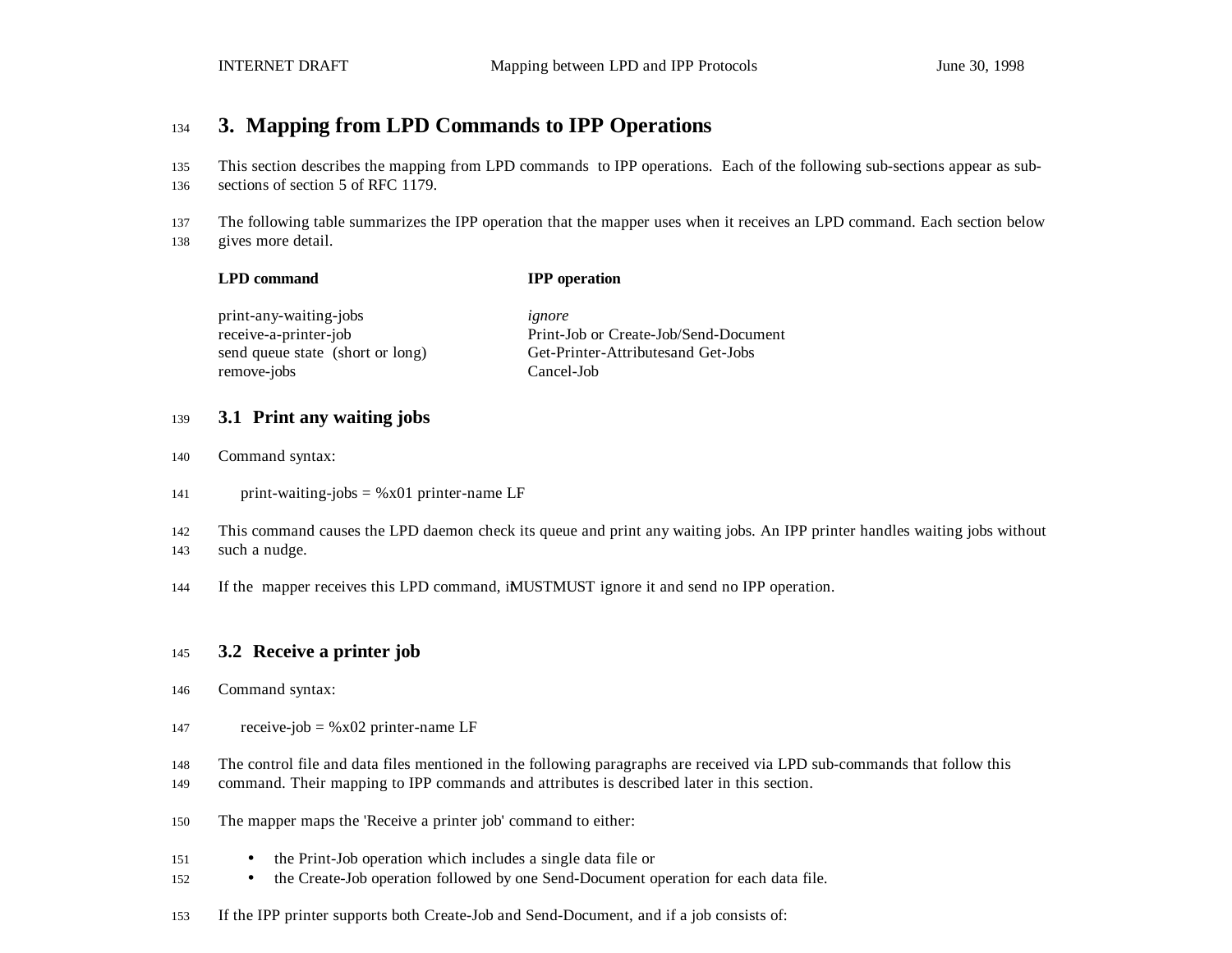- more than one data file, the mapperMUST submit each received LPD data file as a separate Print-Job operation (thereby converting a single LPD job into multiple IPP jobs).
- If the mapper uses Create-Job and Send-Document, it MUST send the Create-Job operation before it sends any Send-Document
- operations whether the LPD control file, which supplies attributes for Create-Job, arrives before or after all LPD data files.
- NOTE: This specification does *not* specify how the mapper maps: the LPD Printer-name operand to the IPP "printer-uri" parameter.
- The following 3 sub-sections gives further details about the mapping from LPD receive-a-printer-job sub-commands. Each of
- the following sub-sections appear as sub-sections of section 6 of RFC 1179.

### **3.2.1 Abort job**

- Sub-command syntax:
- 170 abort-job =  $%x1$  LF
- This sub-command of receive-a-printer-job is intended to abort any job transfer in process.
- If the mapper receives this sub-command, it MUST cancel the job that it is in the process of transmitting.
- If the mapper is in the process of sending a Print-Job or Create-Job operation, it terminates the job either by closing the
- connection, or performing the Cancel-Job operation with the job-uri that it received from the Print-Job or Create-Job operation.
- NOTE: This sub-command is implied if at any time the connection between the LPD client and server is terminated before an
- entire print job has been transferred via an LPD Receive-a-printer-job request.

### **3.2.2 Receive control file**

- Sub-command syntax:
- 179 receive-control-file  $=$  % x2 number-of-bytes SP name-of-control-file LF
- number-of-bytes = 1\*DIGIT
- name-of-control-file = "cfA" job-number client-host-name

; e.g. "cfA123woden"

- job-number = 3DIGIT
- 184 client-host-name  $=$  <a host name>
- This sub-command is roughly equivalent to the IPP Create-Job operation.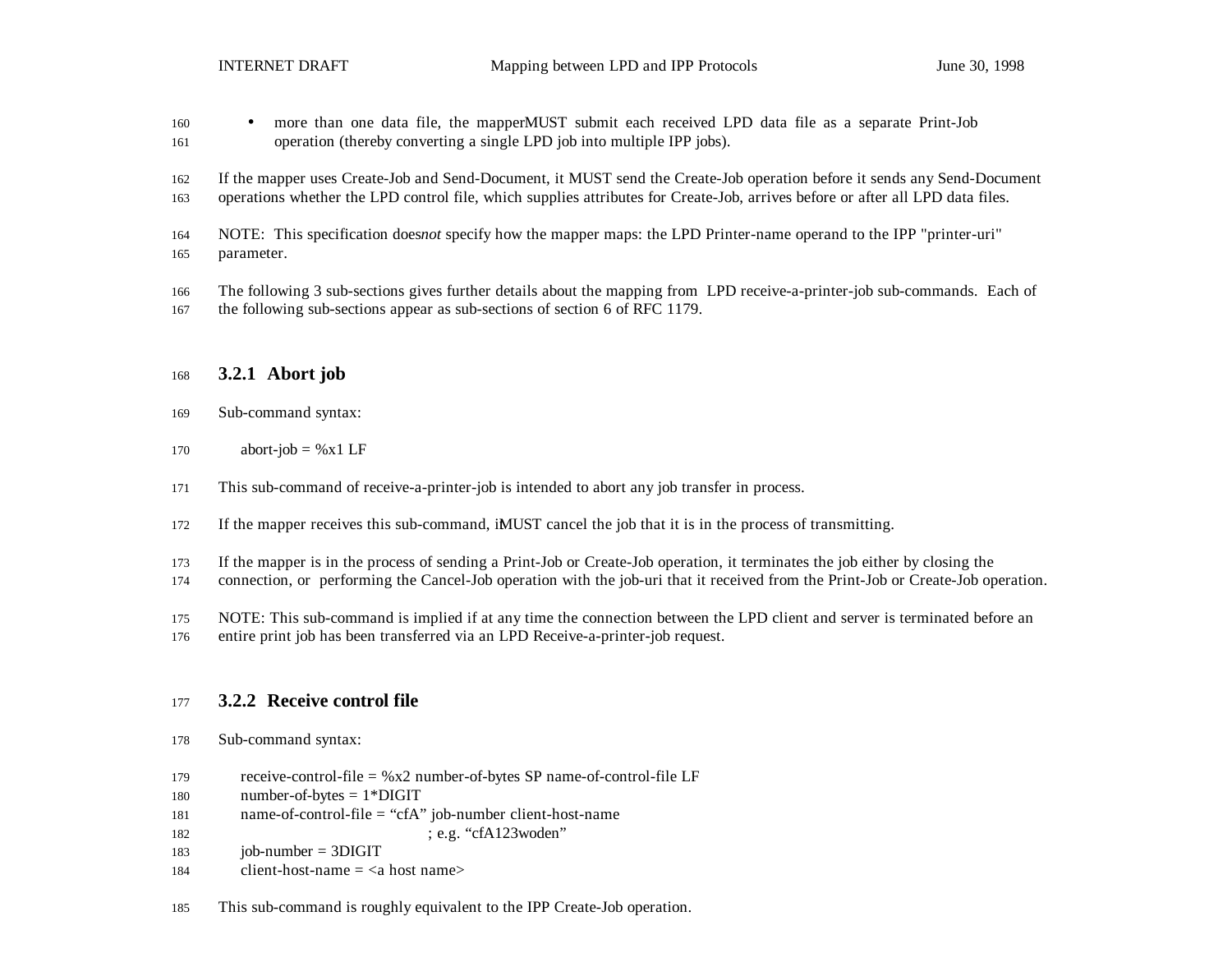| 191 | $number-of-bytes = 1*DiffIT$                                  |
|-----|---------------------------------------------------------------|
| 192 | name-of-data-file $=$ "df" letter job-number client-host-name |
| 193 | ; e.g. "dfA123 woden for the first file"                      |
| 194 | letter = %x41-5A / %x61-7A ; "A" to "Z", "a" to "z"           |
| 195 | : first file is "A".                                          |
| 196 | ; second "B", and 52nd file is "z"                            |
| 197 | $job-number = 3DIGIT$                                         |
| 198 | client-host-name $=$ <a host="" name=""></a>                  |

This sub-command is roughly equivalent to the IPP Send-Document operation.

The mapper MUST use the contents of the received LPD data file as the data to transmit with the IPP Print-Job or Send-

Document operation.

Although RFC-1179 alludes to a method for passing an unspecified length data file by using an octet-count of zero, no

203 implementations support this feature.. The mappeMUST reject a job that has a value of 0 in the number-of-bytes field.

#### **3.3 Send queue state (short)**

#### Command syntax:

206 send-queue-short =  $\%x03$  printer-name  $*(SP(user-name / job-number))$  LF

The mapper's response to this command includes information about the printer and its jobs. RFC 1179 specifies neither the

 information nor the format of its response. This document requires the mapper to follow existing practice as specified in this document.

- The mapper MUST produce a response in the following format which consists of a printer-status line optionally followed by a
- heading line, and a list of jobs. This format is defined by examples below. Appendix A contains the ABNF syntax.
- For an printer with no jobs, the response starts in column 1 and is:

#### no entries

For a printer with jobs, an example of the response is:

| 215  |             |       | pinetree is ready and printing |               |             |
|------|-------------|-------|--------------------------------|---------------|-------------|
| 216  | Rank        | Owner | Job                            | Files         | Total Size  |
| 217  | active fred |       | 123                            | stuff         | 1204 bytes  |
| 218  | 1st         | smith | 124                            | resume, foo   | 34576 bytes |
| 219  | 2nd         | fred  | 125                            | more          | 99 bytes    |
| 220  | 3rd         | mary  | 126                            | mydoc         | 378 bytes   |
| 22.1 | 4th         | iones | 127                            | statistics.ps | 4567 bytes  |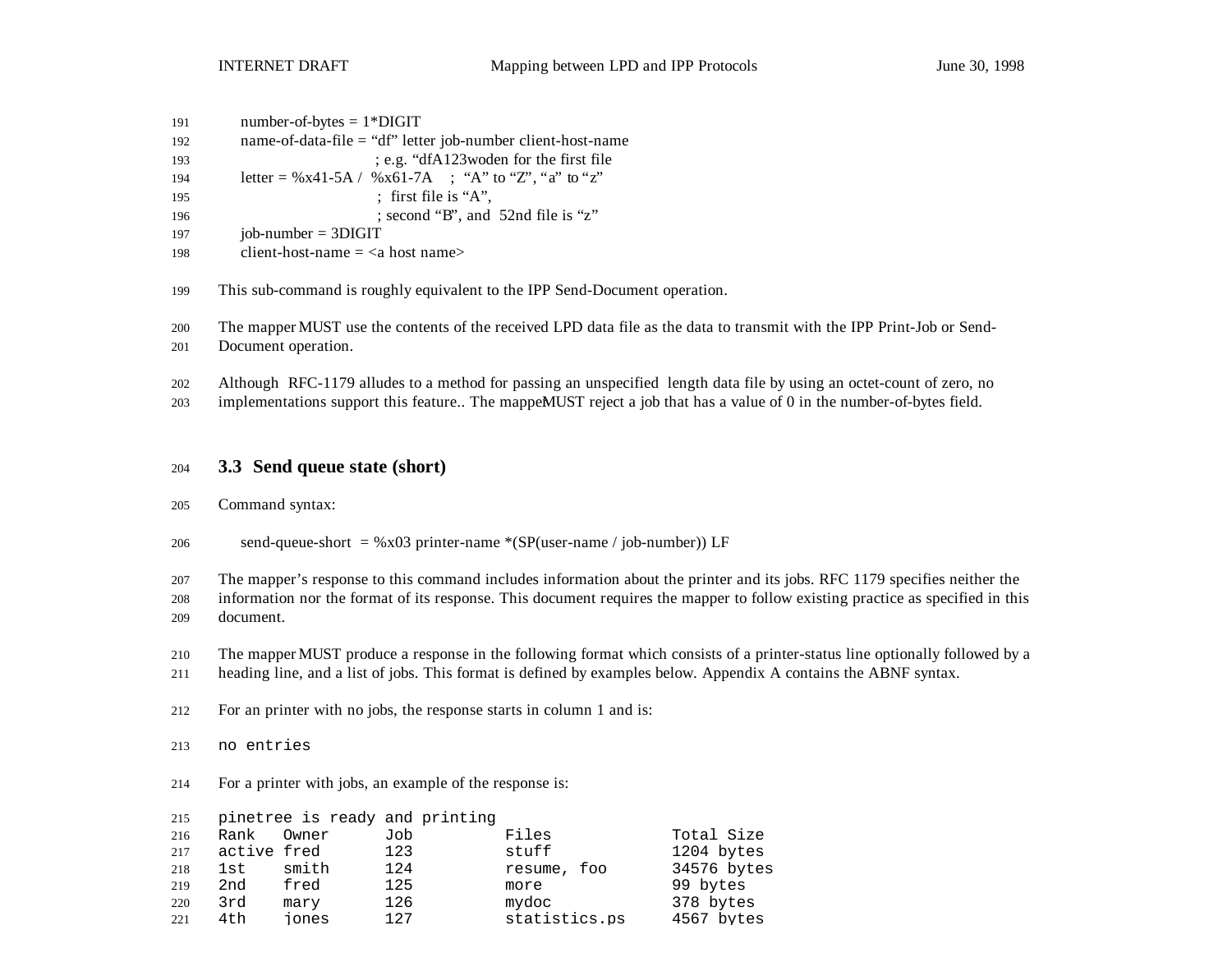| <b>LPD</b> field | <b>IPP</b> attribute                       | special conversion details                                                                                                                                                                      |
|------------------|--------------------------------------------|-------------------------------------------------------------------------------------------------------------------------------------------------------------------------------------------------|
| printer-status   | printer-state and<br>printer-state-reasons | For a printer-state of idle or processing, the mappem UST<br>use the formats above. For stopped, the mappem UST use<br>printer-state-reasons to produce an unspecified format for<br>the error. |
| rank             | number-of-intervening-jobs                 | the mapper MUST the format above                                                                                                                                                                |
| owner            | job-originating-user-name                  | unspecified conversion; job-originating-user-name may be<br>the mapper's user-name                                                                                                              |
| job              | job-id                                     | the mapper MUST use the job-id                                                                                                                                                                  |
| files            | document-name                              | the mapper MUST create a comma separated list of the<br>document-names and then truncate this list to the first 24<br>characters                                                                |
| total-size       | job-k-octets*copies*1024                   | the mapper MUST multiple the value of job-k-octets by<br>1024 and by the value of the "copies" attribute.                                                                                       |

230

231 A mapper SHOULD use the job attribute number-of-intervening-jobs rather than the job's position in a list of jobs to determine

232 'rank' because a Printer may omit jobs that it wants to keep secret. If a printer doesn't support the job attribute number-of-

233 intervening-jobs, a mapper MAY use the job's position.

234 Note: a Printer may set the value of job-originating-user-name to the authenticated user or to the value of "requesting-user-

235 name", depending on the implementation and configuration. For a gateway, the authenticated user is the user-id of the gateway,

236 but the "requesting-user-name" may contain the name of the user who is the gateway's client.

237 In order to obtain the information specified above, The LPD-to-IPP mapper MUST use the Get-Printer-Attributes operation to

238 get printer-status and SHOULD use the Get-Jobs operation to get information about all of the jobs. If the LPD command

239 contains job-numbers or user-names, the mapper MAY handle the filtering of the response. If the LPD command contains job-

240 numbers but no user-names, the mapper MAY use Get-Job-Attributes on each converted job-number rather than Get-Jobs. If

241 the LPD command contains a single user-name but no job-numbers, the mapper MAY use Get-Jobs with the my-jobs option if

242 the server supports this option and if the server allows the client to be a proxy for the LPD user.

243 NOTE: This specification does *not* define how the mapper maps the LPD Printer-name operand to the IPP "printer-uri" 244 parameter.

### <sup>245</sup> **3.4 Send queue state (long)**

246 Command syntax:

247 send-queue-long =  $\%x04$  printer-name  $*(SP(user-name / job-number))$  LF

248 The mapper's response to this command includes information about the printer and its jobs. RFC 1179 specifies neither the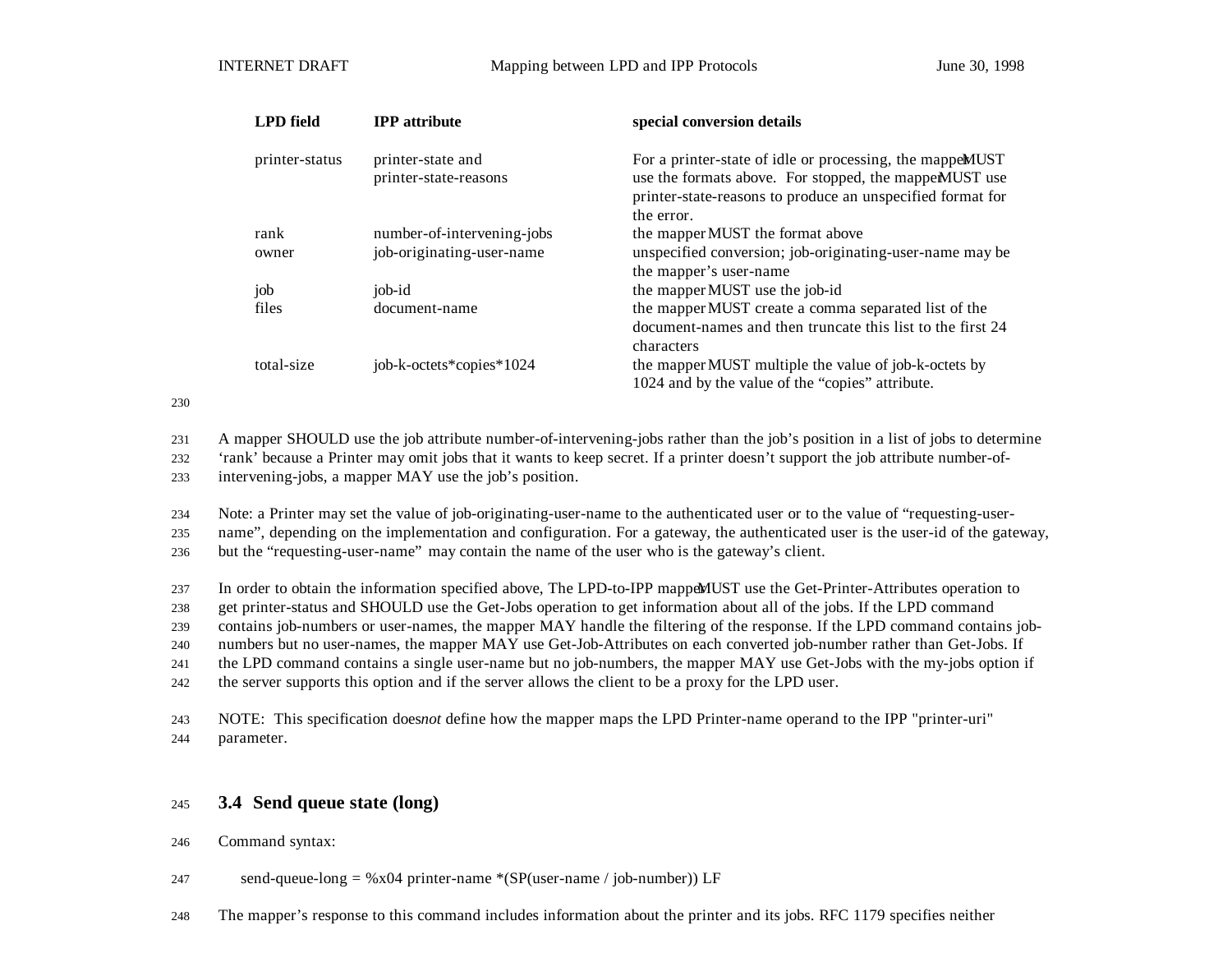For a printer with jobs, an example of the response is:

```
257 pinetree is ready and printing
258
259 fred: active [job 123 tiger]
260 2 copies of stuff 602 bytes
261
262 smith: 1st [job 124 snail]
263 2 copies of resume 7088 bytes<br>264 2 copies of foo 10200 bytes
264 2 copies of foo
265
266 fred: 2nd [job 125 tiger]
267 more 99 bytes
268
269 The column numbers of above headings and job entries are:
270
271 | | |
272 01 09 41
273
274 Although the format of the long form is different from the format of the short form, their fields are identical except for a) the
275 copies and host fields which are only in the long form, and b) the "size" field contains the single copy size of each file. Thus
276 the sum of the file sizes in the "size" field times the value of the "copies" field produces the value for the "Total Size" field in
```
the short form. For fields other than the host and copies fields, see the preceding section. For the host field see the table below.

| <b>LPD</b> field | <b>IPP</b> attribute | special conversion details                                                                                                      |
|------------------|----------------------|---------------------------------------------------------------------------------------------------------------------------------|
| host<br>copies   | copies               | unspecified conversion; job-originating-host may be the<br>mapper's host<br>the mapper MUST assume the value of copies precedes |
|                  |                      | the string "copies of"; otherwise, the value of copies is 1.                                                                    |

 NOTE: This specification does *not* define how the mapper maps the LPD Printer-name operand to the IPP printer-uri parameter.

#### **3.5 Remove jobs**

Command syntax:

- 283 remove-jobs =  $%x05$  printer-name SP agent
- \*(SP(user-name / job-number)) LF
- The agent operand is the user-name of the user initiating the remove-jobs command. The special user-name 'root' indicates a
- 206 privileged user who can remove inhe whose user-name differs from the agent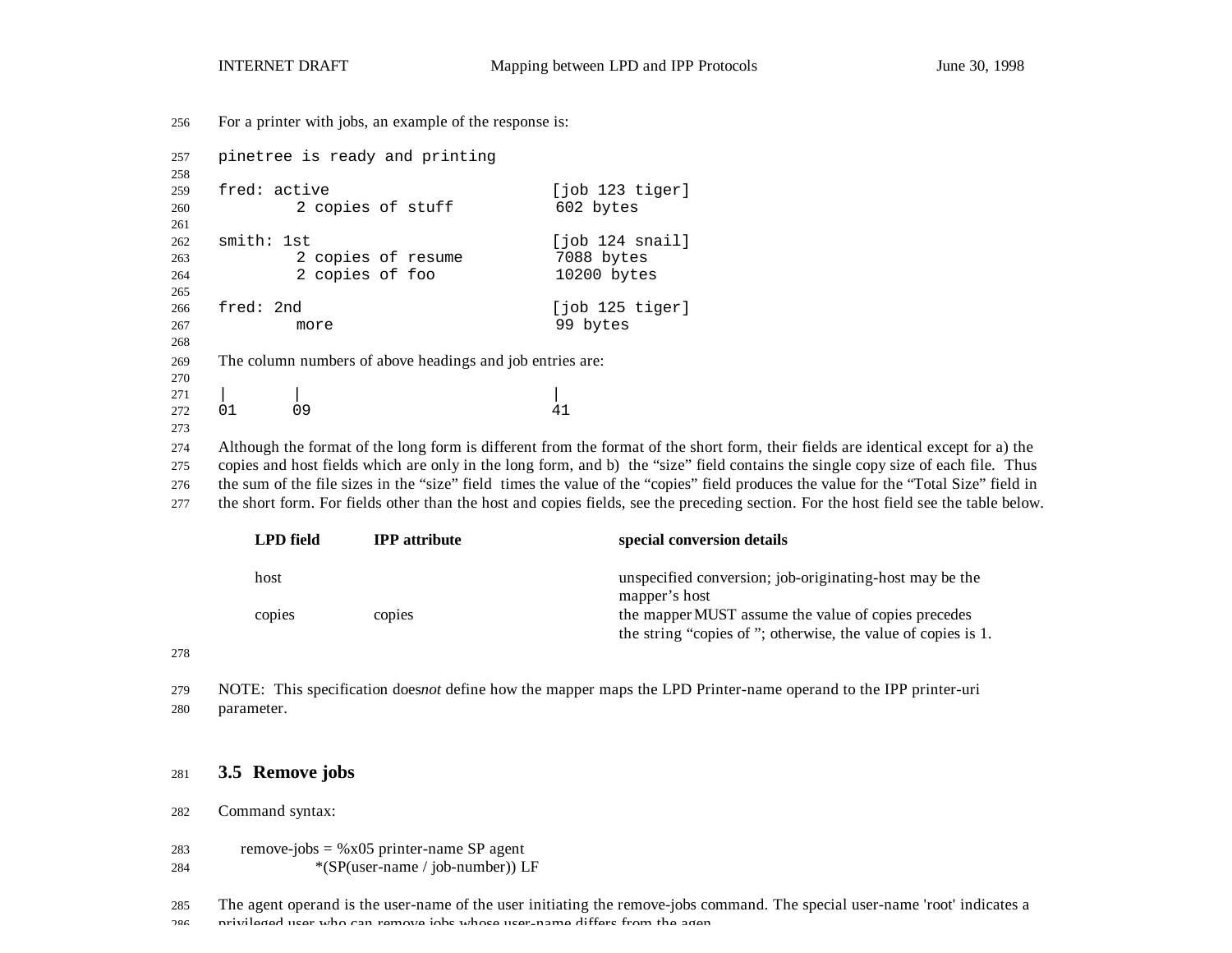- If the agent of a remove-jobs command for a job J is the same as the user name specified with the 'P' function in the control file
- 295 for job J, then the mapper MUST ensure that the caller of the Cancel-Job command for job J is the same as job-originating-user for job J.
- Note: This requirement means that a mapper must be consistent in who the receiver perceives as the caller of IPP operations.
- The mapper either acts as itself or acts on behalf of another user. The latter is preferable if it is possible. This consistency is
- necessary between Print-Job/Create-Job and Cancel-Job in order for Cancel-Job to work, but it is also desirable for other
- operations. For example, Get-Jobs may give more information about job submitted by the caller of this operation.
- NOTE: This specification does *not* define how the mapper maps: (1) the LPD printer-name to the IPP "printer-uri" or (2) the LPD job-number to the IPP "job-uri".
- NOTE: This specification does not specify how the mapper maps the LPD user-name to the IPP job-originating-user because
- the mapper may use its own user-name with jobs.

## **4. Mapping of LPD Control File Lines to IPP Parameters**

This section describes the mapping from LPD control file lines (called 'functions') to IPP operation input parameters. The

 mapper receives the control file lines via the LPD receive-control-file sub-command.. Each of the LPD functions appear as sub-sections of section 7 of RFC 1179.

- In LPD control file lines, the text operands have a maximum length of 31 or 99 while IPP input parameters have a maximum of 255 characters. Therefore, no data is lost.
- The mapper converts each supported LPD function to its corresponding IPP parameter as defined by tables in the subsections that follow. These subsections group functions according to whether they are:
- required with a job,
- optional with a job
- required with each document.
- In the tables below, each LPD value is given a name, such as 'h'. If an IPP value uses the LPD value, then the IPP value column contains the LPD name, such as 'h' to denote this. Otherwise, the IPP value column specifies the literal value.

### **4.1 Required Job Functions**

- 319 The following LPD functions MUST be in a received LPD job. The mappeMUST receive each of the following LPD functions
- and MUST include the information as a parameter with each IPP job. The functions SHOULD be in the order 'H', 'P' and they
- SHOULD be the first two functions in the control file, but they MAY be anywhere in the control file and in any order.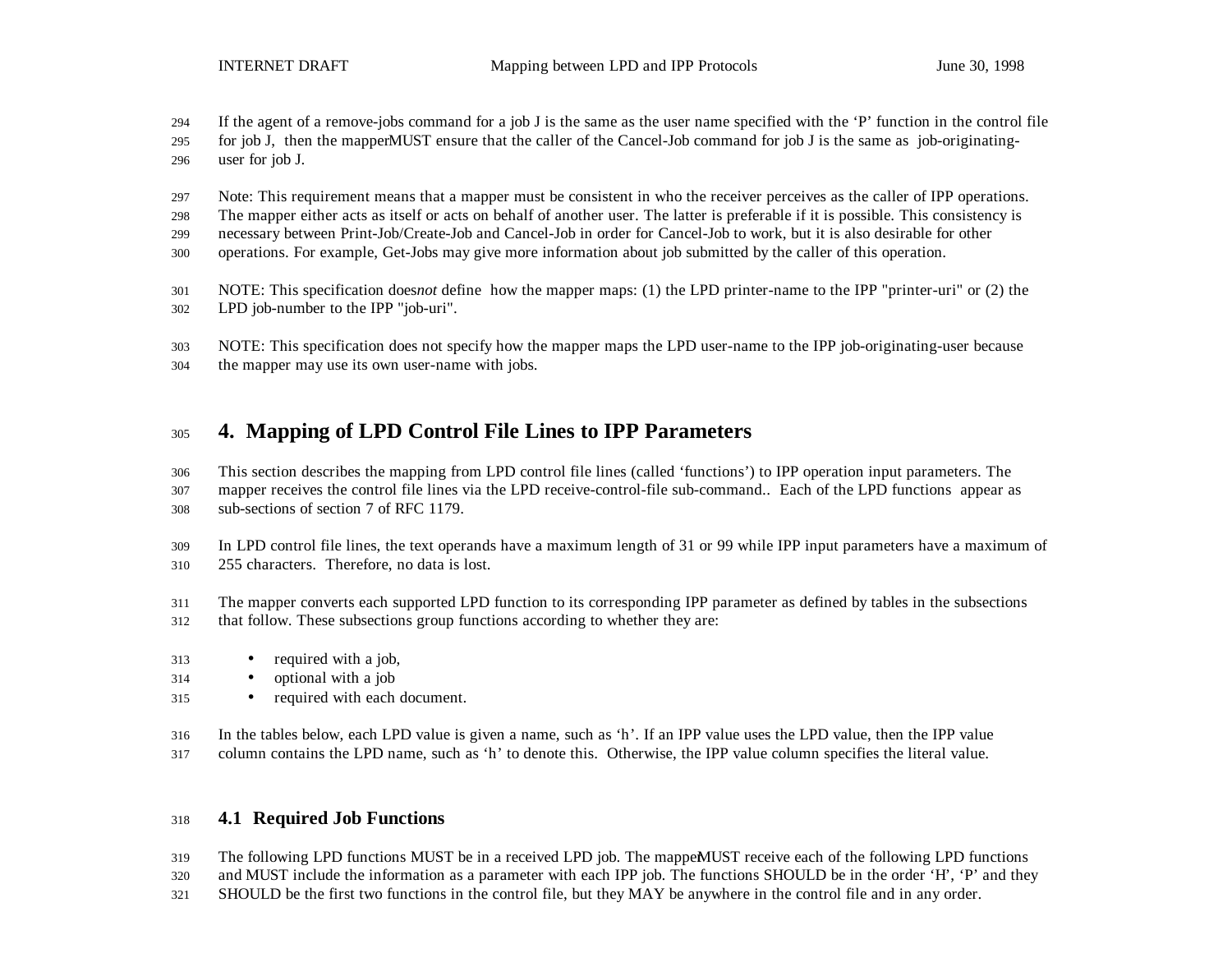325 The mapper MUST include ipp-attribute-fidelity =true so that it doesn't have to determine which attributes a printer supports.

#### <sup>326</sup> **4.2 Optional Job Functions**

327 The following LPD functions MAY be in a received job. These function SHOULD follow the required job functions and 328 precede the document functions, but they MAY be anywhere in the control file.

329 If the mapper receives such an LPD function, the mappeMUST include the corresponding IPP attribute with the value

330 converted as specified in the table below. If the mapper does not receive such an LPD attribute, the mapper MUST NOT

331 include the corresponding IPP attribute, except the 'L' LPD function whose absence has a special meaning as noted in the 332 table.

| <b>LPD</b> function |       |                          | <b>IPP</b> |                                                                                             |
|---------------------|-------|--------------------------|------------|---------------------------------------------------------------------------------------------|
| name                | value | description              | name       | value                                                                                       |
| J                   |       | Job name for banner page | job-name   |                                                                                             |
|                     |       | Print banner page        | job-sheets | 'standard' if 'L' is present<br>'none' if 'L' is present                                    |
| M                   | m     | Mail When Printed        |            | IPP has no notification mechanism. To<br>support this LPD feature, the gateway<br>must poll |

#### <sup>333</sup> **4.3 Required Document Functions**

334 The mapper MUST receive one set of the required document functions with each copy of a document, and MUST include the

335 converted information as parameters with each IPP document

336 If the control file contains required and recommended document functions, the required functions SHOULD precede the

337 recommended ones and if the job contains multiple documents, all the functions for each document are grouped together as

338 shown in the example of section 6.3 "Required Document Functions". However, the document functions MAY be in any order.

| <b>LPD</b> function |       |                                          | <b>IPP</b>                |                                      |  |
|---------------------|-------|------------------------------------------|---------------------------|--------------------------------------|--|
| name                | value | description                              | name                      | value                                |  |
| f                   | fff   | Print formatted file                     | document-format           | 'application/octet-stream'           |  |
|                     | fff   | Print file leaving control<br>characters | document-format           | 'application/octet-stream'           |  |
| $\Omega$            | fff   | Print Postscript output file             | document-format<br>copies | 'application/PostScript'<br>see note |  |

339 Note: In practice, the 'f' LPD function is often overloaded. It is often used with any format of document data including 340 PostScript and PCL data.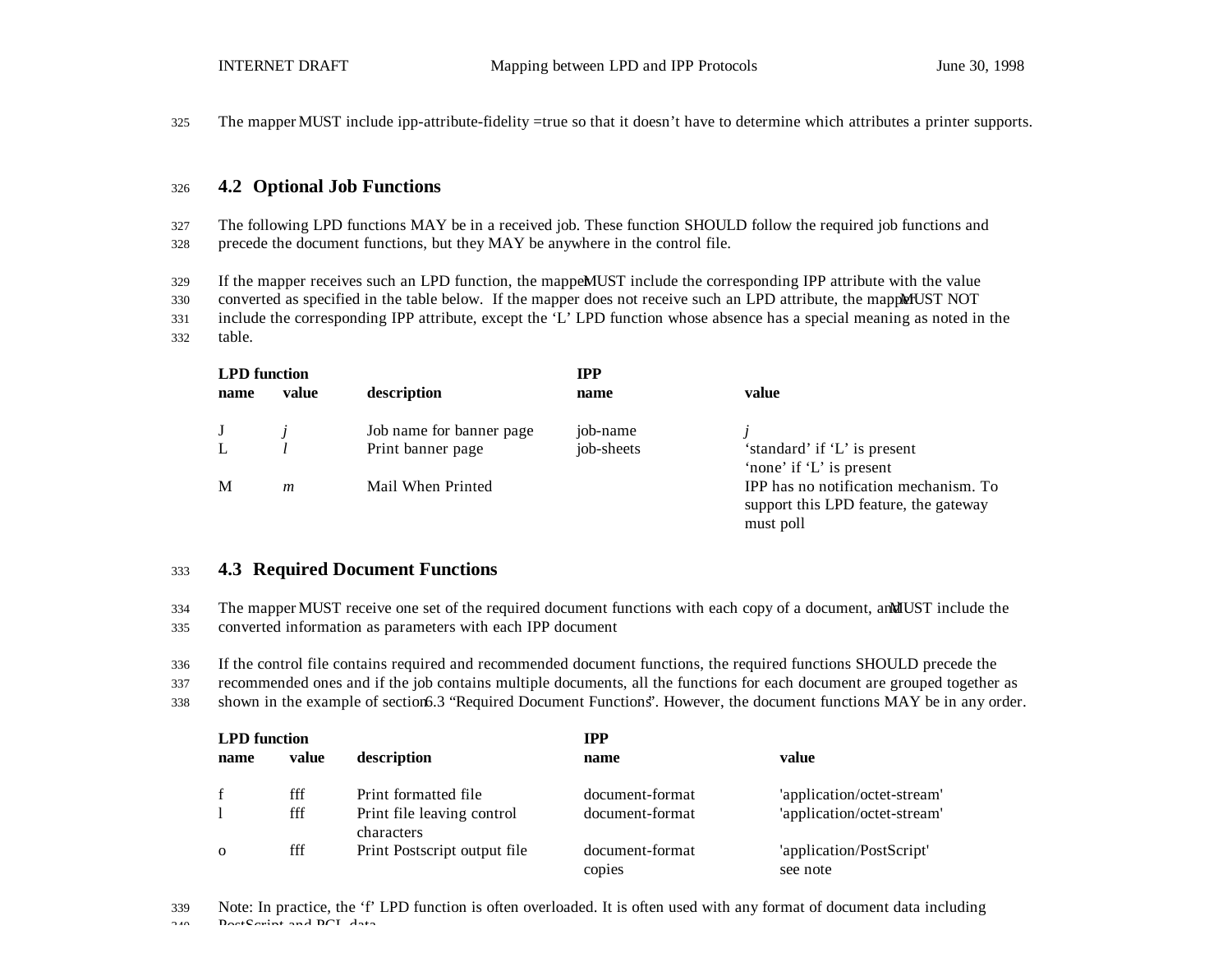345 If the mapper receives any other lower case letter, the mapper MUST reject the job because the document contains a format that 346 the mapper does not support.

347 The mapper determines the number of copies by counting the number of occurrences of each 'fff' file with one of the lower-

348 case functions above. For example, if 'f dfA123woden' occurs 4 times, then copies has a value of 4. Although the LPD protocol

349 allows the value of copies to be different for each document, the commands and the receiving print systems don't support this.

#### <sup>350</sup> **4.4 Recommended Document Functions**

351 The mapper SHOULD receive one set of the recommended document functions with each document, and SHOULD include the

352 converted information as parameters with each IPP document. The functions SHOULD be received in the order 'U' and 'N',

353 but they MAY arrive in any order.

| <b>LPD</b> function |       |                     | <b>IPP</b>    |       |  |
|---------------------|-------|---------------------|---------------|-------|--|
| name                | value | description         | name          | value |  |
| U                   | fff   |                     | ignored       |       |  |
| N                   | n     | Name of source file | document-name | n     |  |

354 Note: the value '*fff*' of the 'U' function is the name of the data file as transferred, e.g. "dfA123woden".

## <sup>355</sup> **5. Mapping from IPP operations to LPD commands**

356 If the IPP-to-LPD mapper receives an IPP operation, the following table summarizes the LPD command that it uses. Each

357 section below gives the detail. Each of the following sub-sections appear as sub-sections of section 3 in the document "Internet

358 Printing Protocol/1.0: Model and Semantics" [ipp-mod].

| <b>IPP</b> operation                                                                                                                                   | <b>LPD</b> command                                                                                                                       |
|--------------------------------------------------------------------------------------------------------------------------------------------------------|------------------------------------------------------------------------------------------------------------------------------------------|
| Print-Job or Print-URI or<br>Create-Job/Send-Document/Send-URI<br>Validate-Job<br>Cancel-Job<br>Get-Printer-Attributes, Get-Job-Attributes or Get-Jobs | receive-a-printer-job<br>and then print-any-waiting-jobs<br>implemented by the mapper<br>remove-jobs<br>send queue state (short or long) |
|                                                                                                                                                        |                                                                                                                                          |

### <sup>359</sup> **5.1 Print-Job**

360 The mapper MUST send the following commands in the order listed below: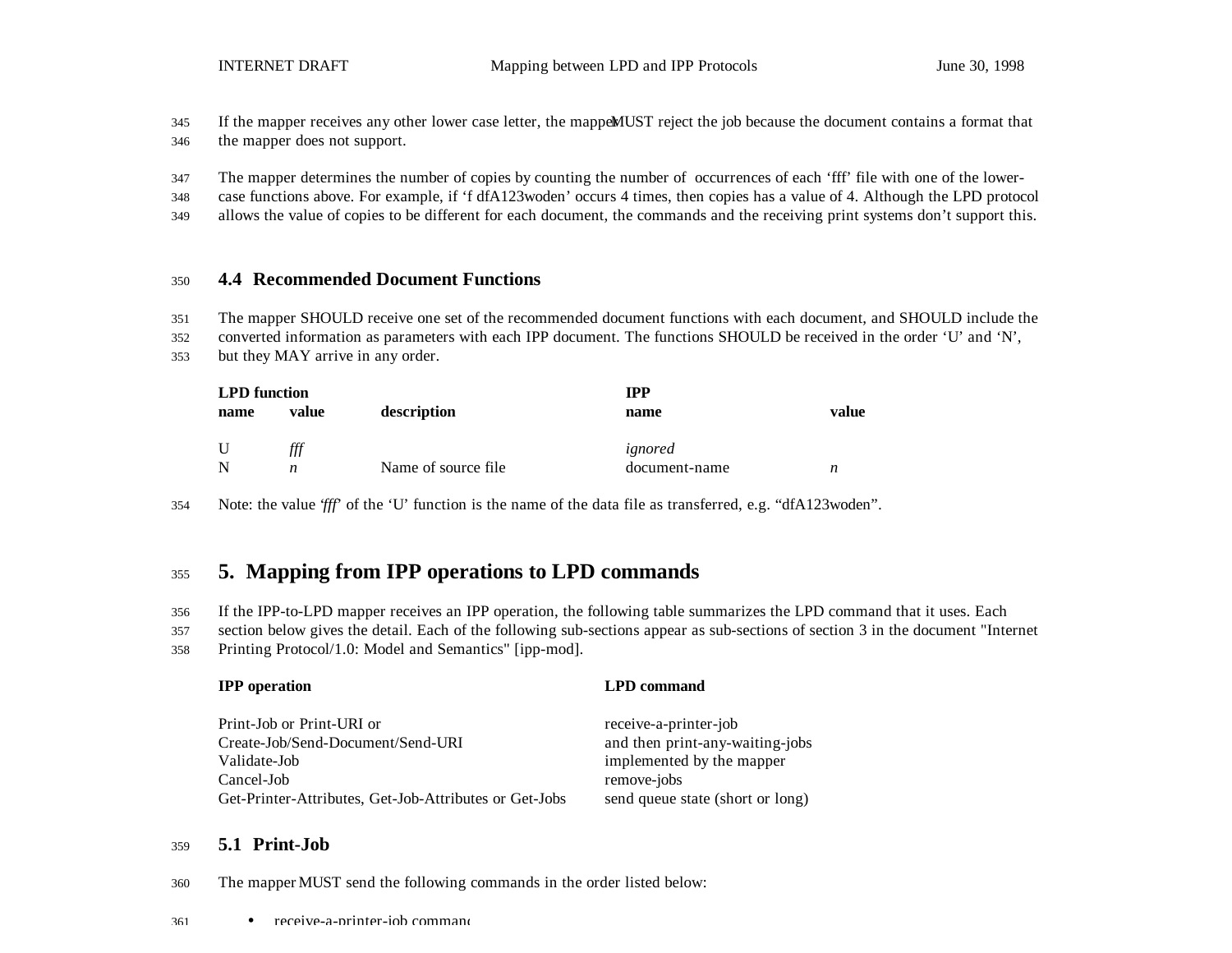- arrived, it produces an error. Other print systems assume that the control file arrives before the data files and start printing
- when the first data file arrives. Such a system ignores the control information, such as banner page or copies.
- NOTE: This specification does not define the mapping between the IPP printer-uri and the LPD printer-name.
- The mapper MUST send the IPP parameters and attributes received from the operation to the LPD printer by using the LPD
- 375 receive-control-file sub-command. The mapper MUST create the LPD job-number for use in the control file name, but the
- 376 receiving printer MAY, in some circumstances, assign a different job-number to the job. The mapple FUST create the IPP job-
- id and IPP job-uri returned in the Print-Job response.
- NOTE: This specification does not specify how the mapper determines the LPD job-number, the IPP job-id or the IPP job-uri of
- a job that it creates nor does it specify the relation ship between the IPP job-uri, IPP the job-id and the LPD job-number, both of
- which the mapper creates. However, it is likely that the mapper will use the same integer value for both theLPD job-number
- and the IPP job-id, and that the IPP Job-uri is the printer's URI with the job-id concatenated on the end.
- The mapper MUST send data received in the IPP operation to the LPD printer by using the LPD receive-data-file sub-
- command. The mapper MUST specify the exact number of bytes being transmitted in the number-of-bytes field of the receive-
- 384 data-file sub-command. It MUST NOT use a value of 0 in this field.
- If the mapper, while it is transmitting a receive-a-printer-job command or sub-command, either detects that its IPP connection
- 386 has closed or receives a Cancel-Job operation, the mappeMUST terminate the LPD job either with the abort sub-command or
- the remove-jobs command.
- Error code conversion is not specified in this document..

### **5.2 Print-URI**

- 390 The mapper MUST handle this operation in the same way as a Print-Job operation except that MUST obtain data referenced
- by the "document-uri" parameter and MUST then treat that data as if it had been received via a Print-Job operation.

### **5.3 Validate-Job**

 The mapper MUST perform this operation directly. Because LPD supports very few attributes, this operation doesn't have much to check.

### **5.4 Create-Job**

The mapper MUST handle this operation like Print-Job, except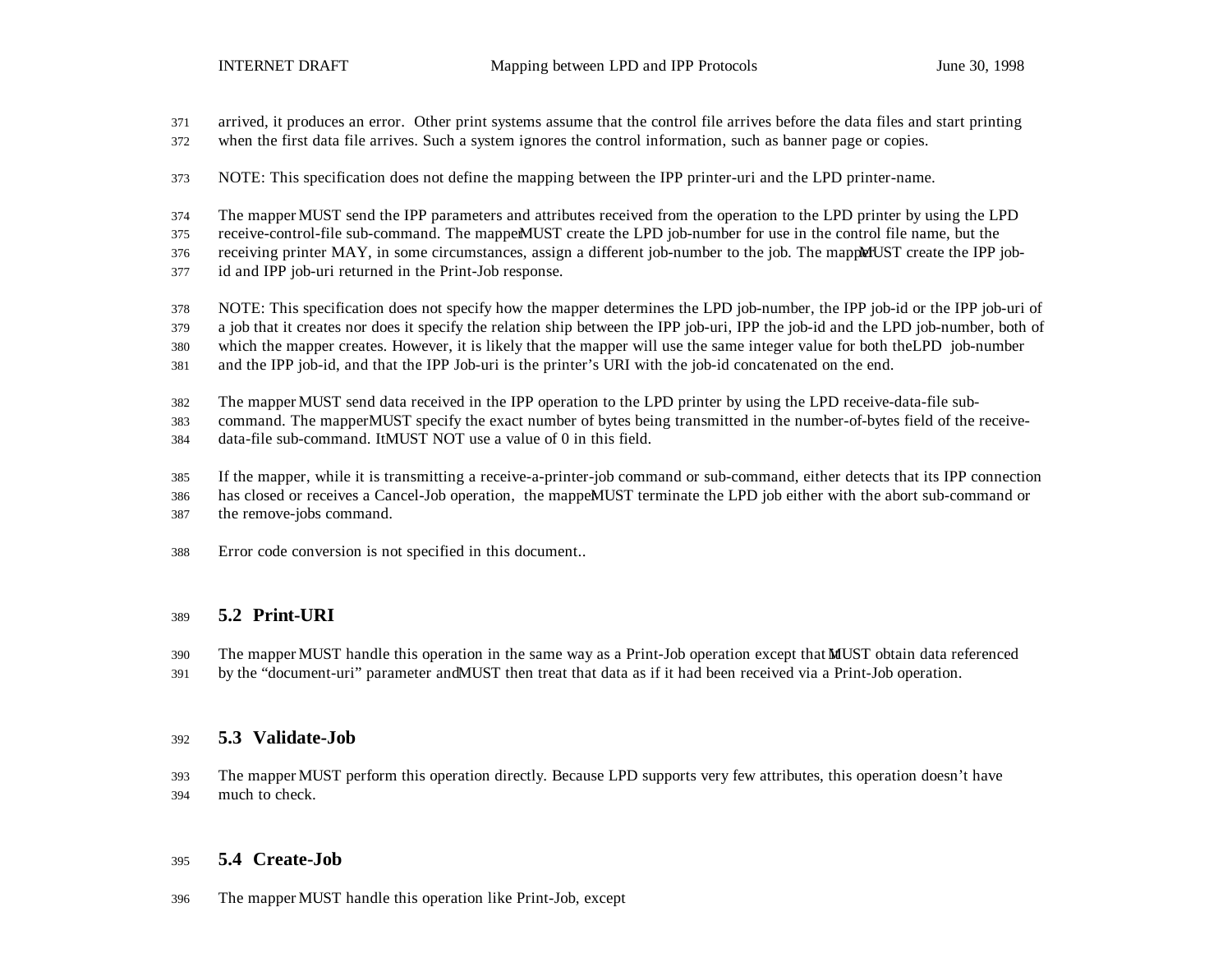#### **5.5 Send-Document**

406 The mapper performs a receive-data-file sub-command on the received data. See the preceding section 4 "Create-Job" for the details.

#### **5.6 Send-URI**

- 409 The mapper MUST obtain the data referenced by the "document-uri" parameter, an MUST then treat that data as if it had
- 410 been received via a Send-Document operation. See the preceding section 5.5 "Send-Document" for the details.

#### **5.7 Cancel-Job**

- The mapper MUST perform a remove-jobs command with the following parameters:
- <sup>413</sup> the printer is the one to which the job was submitted, that is the IPP printer-uri is mapped to an LPD printer-
- name by the same mechanism as for all commands.
- the agent is the authenticated user-name of the IPP client,
- the job-number is the job-id returned by the Print-Job command, that is, the LPD job-number has the same value as the IPP job-id for likely implementations.

#### **5.8 Get-Printer-Attributes**

- 419 LPD severely limits the set of attributes that the mapper is able to return in its response for this operation. The mappert IST support, at most, the following printer attributes:
- printer-state
- printer-state-reasons
- The mapper uses either the long or short form of the "send queue state" command.
- 424 The mapper MUST assume that the LPD response that it receives has the format and information specified in section 3 "Send
- queue state (short)" and section 3.4 "Send queue state (long)". The mapper MUST determine the value of each requested
- attribute by using the inverse of the mapping specified in the two aforementioned sections.
- 427 Note: the mapper can determine the response from the printer-status line without examining the rest of the LPD response.

#### **5.9 Get-Job-Attributes**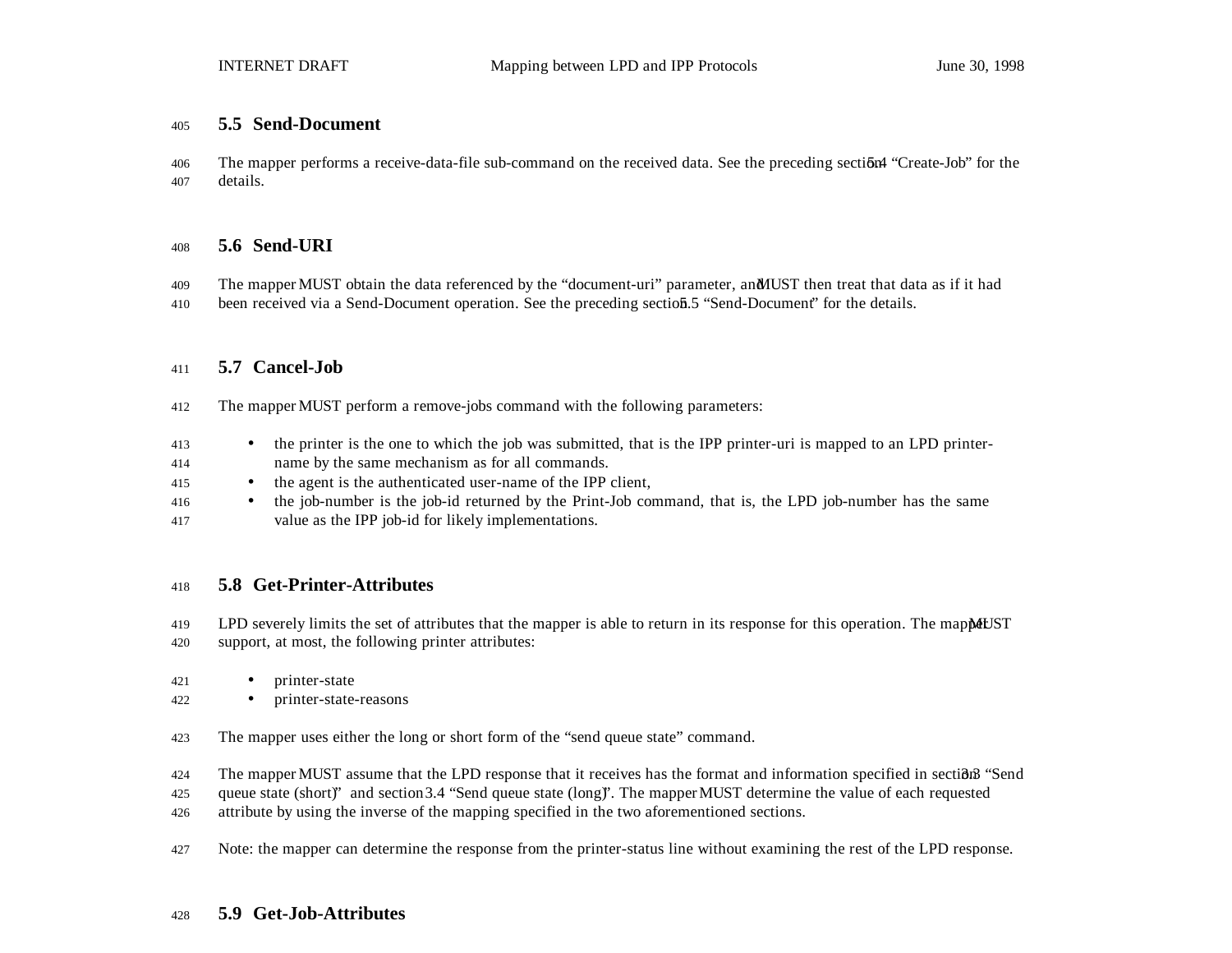- The mapper uses either the long or short form of the "send queue state" command. If it receives a request for the "job-k-octets"
- 438 or "copies" and supports the attribute it MUST use the long form; otherwise, it MUST use the short form.
- Note: the value of job-k-octets is the value in the short form divided by the number of "copies" which is on the long form only.
- Its value can also be determined by adding the "size" field values for each document in the job in the long form.
- 441 The mapper MUST assume that the LPD response that it receives has the format and information specified in section 3. "Send
- queue state (short)" and section 3.4 "Send queue state (long)". The mapper MUST determine the value of each requested
- attribute by using the inverse of the mapping specified in the two aforementioned sections.
- Note: when the mapper uses the LPD short form, it can determine the response from the single LPD line that pertains to the job specified by the Get-Job-Attributes operation.
- NOTE: the mapper can use its correspondence between the IPP job-id, job-uri and the LPD job-number.

### **5.10 Get-Jobs**

- The mapper MUST perform this operation in the same way as Get-Job-Attributes except that the mapper converts all the LPD
- job-lines, and the IPP response contains one job object for each job-line in the LPD response..

## **6. Mapping of IPP Parameters to LPD Control File Lines**

This section describes the mapping from IPP operation input parameters to LPD control file lines (called 'functions'). The

- mapper receives the IPP operation input parameters via the IPP operation. Each of the IPP operation input parameters appear as sub-sections of section 3 and 4.2 in the IPP model document [ipp-mod].
- In the context of LPD control file lines, the text operands have a maximum length of 31 or 99 while IPP input parameters have a maximum of 255 characters. Therefore, there may be some data loss if the IPP parameters exceed the maximum length of the
- LPD equivalent operands.
- The mapper converts each supported IPP parameter to its corresponding LPD function as defined by tables in the subsections that follow. These subsections group functions according to whether they are:
- required with a job,
- optional with a job
- required with each document.
- In the tables below, each IPP value is given a name, such as 'h'. If an LPD value uses the IPP value, then the LPD value
- column contains the IPP name, such as 'h' to denote this. Otherwise, the LPD value column specifies the literal value.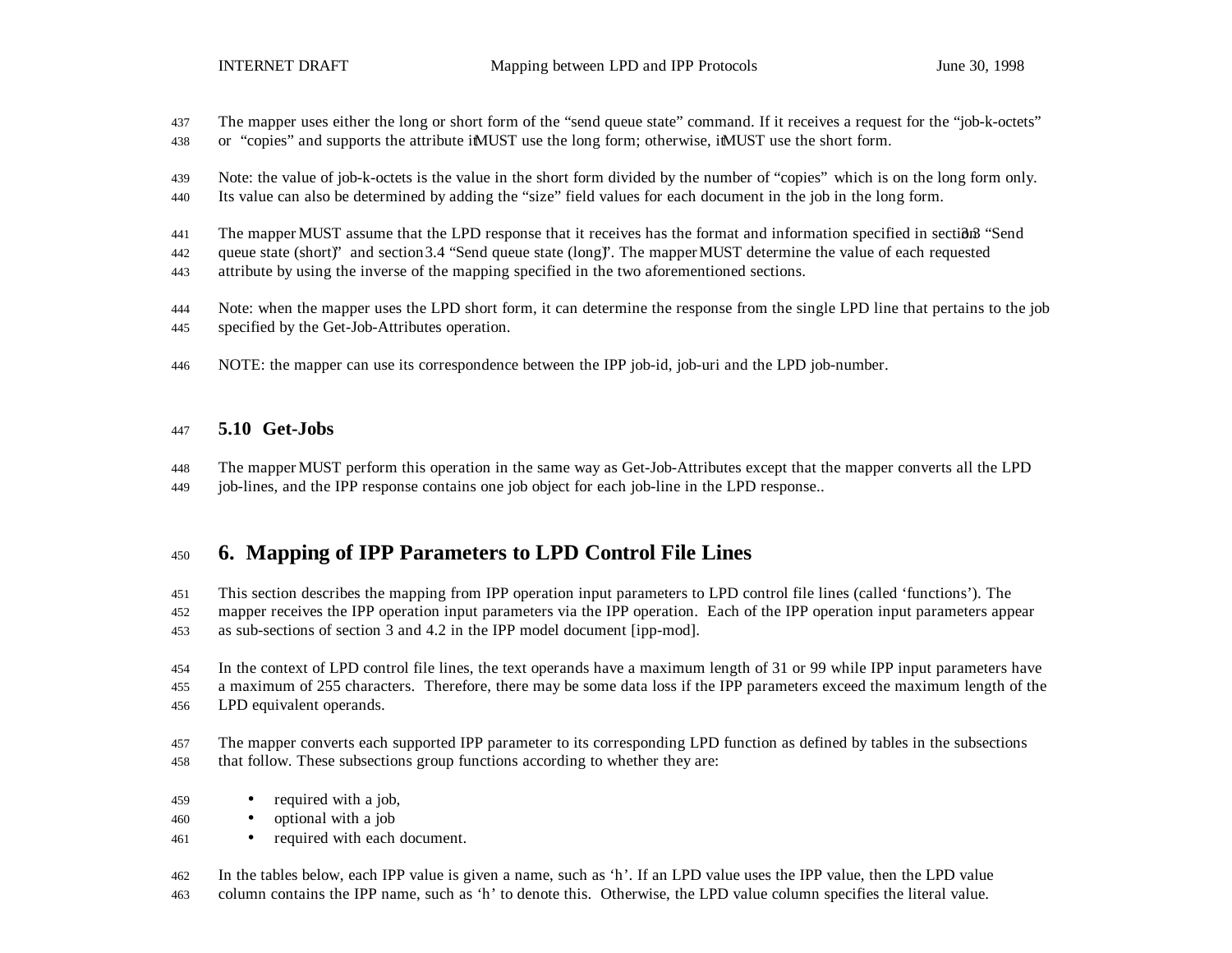| <b>IPP</b>                                        |                  |      | <b>LPD</b> function |                     |  |
|---------------------------------------------------|------------------|------|---------------------|---------------------|--|
| name                                              | value            | name | value               | description         |  |
| requesting-user-name and in the<br>security layer | $\boldsymbol{u}$ |      | $\boldsymbol{u}$    | User identification |  |

467 A mapper MUST sends its own host rather than the client's host, because some LPD systems require that it be the same as the

468 host from which the remove-jobs command comes. A mapper MAY send its own user name as user identification rather than

469 the client user. But in any case, the values senMUST be compatible with the LPD remove-jobs operation.

#### <sup>470</sup> **6.2 Optional Job Functions**

471 The mapper MAY include the following LPD functions with each job. The MUST have the specified value if they are sent.

472 These functions, if present, MUST follow the require job functions, and the MUST precede the required document functions.

| <b>IPP</b> attribute |            | <b>LPD</b> function |                  |                          |
|----------------------|------------|---------------------|------------------|--------------------------|
| name                 | value      | name                | value            | description              |
| job-name             |            |                     |                  | Job name for banner page |
| job-sheets           | 'standard' |                     | $\boldsymbol{u}$ | Print banner page        |
| job-sheets           | 'none'     |                     |                  | omit 'L' function        |

473 Note: 'L' has special meaning when it is omitted. If 'J' is omitted, some undefined behavior occurs with respect to the banner 474 page.

#### <sup>475</sup> **6.3 Required Document Functions**

- 476 The mapper MUST include one set of the following LPD functions with each document, and the MUST have the specified
- 477 values. For each document, the order of the function MUST be 'f', 'U' and then 'N', where 'f' is replicated once for each copy.

| <b>IPP</b> attribute |                                                           | <b>LPD</b> function |       |                         |
|----------------------|-----------------------------------------------------------|---------------------|-------|-------------------------|
| name                 | value                                                     | name                | value | description             |
| document-format      | 'application/octet-stream' or<br>'application/PostScript' |                     | ∰     | Print formatted file    |
| copies               | $\mathcal{C}$                                             |                     |       | replicate 'f' 'c' times |
| none                 |                                                           | U                   | ∰     | Unlink data file        |
| document-name        | n                                                         | N                   | n     | Name of source file     |

478 Note: the value '*fff*' of the 'f' and 'U' functions is the name of the data file as transferred, e.g. "dfA123woden".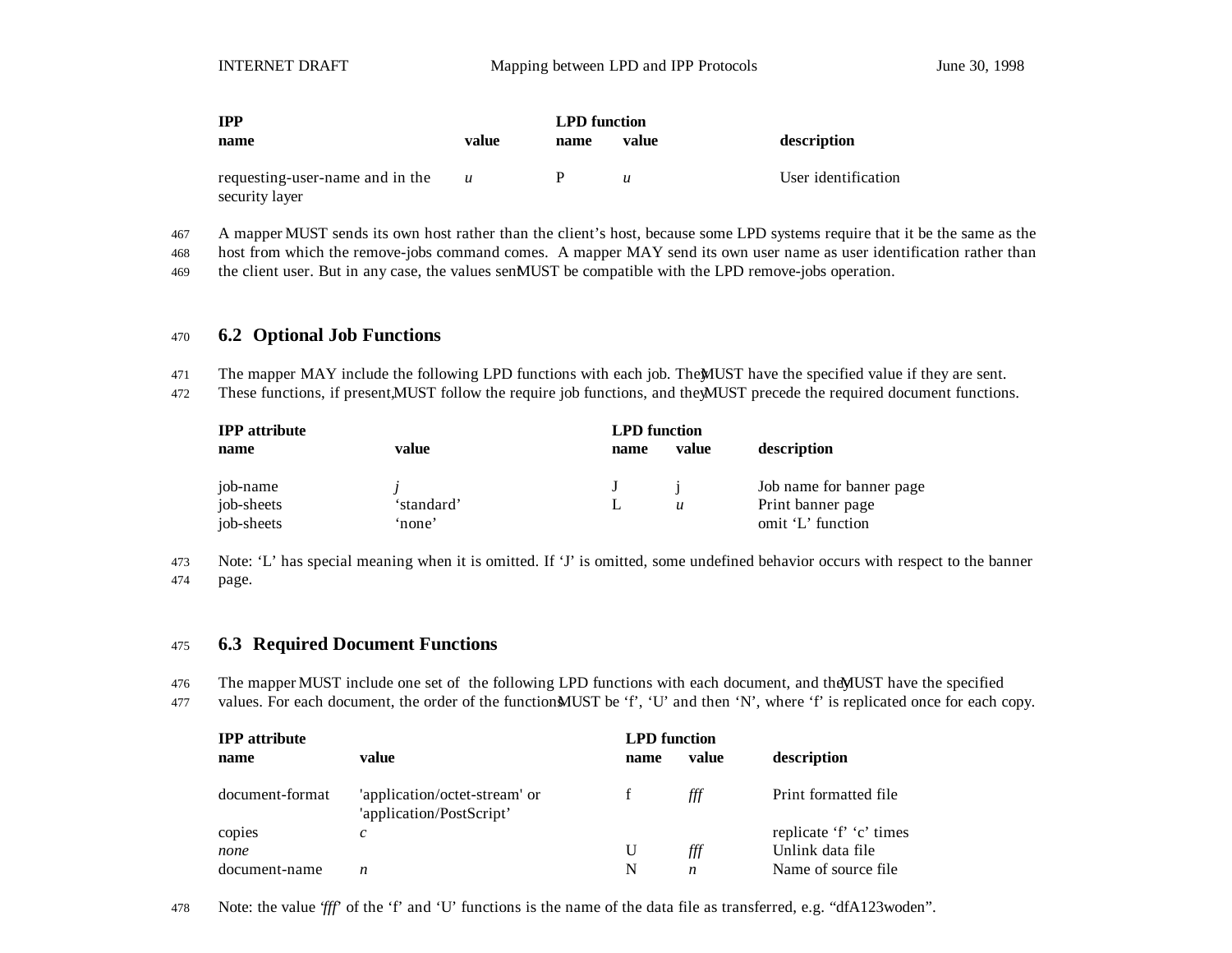- H tiger
- P jones
- f dfA123woden
- f dfA123woden
- f dfA123woden
- U dfA123woden
- N foo
- f dfB123woden
- f dfB123woden
- f dfB123woden
- U dfB123woden
- N bar

## **7. Security Considerations**

- 497 There are no security issues beyond those covered in the IPIEncoding and Transport document [ipp-pro], the IPP model
- document [ipp-mod] and the LPD document [rfc1179].

## **8. References**

| 500<br>501 | $[ipp-lpd]$ | Herriot, R., Hastings, T., Jacobs, N., Martin, J., "Mapping between LPD and IPP Protocols", draft-ietf-ipp-lpd-<br>ipp-map-04.txt, June 1998.                   |
|------------|-------------|-----------------------------------------------------------------------------------------------------------------------------------------------------------------|
| 502<br>503 | [ipp-mod]   | Isaacson, S., deBry, R., Hastings, T., Herriot, R., Powell, P., "Internet Printing Protocol/1.0: Model and<br>Semantics" draft-ietf-ipp-mod-10.txt, June, 1998. |
| 504<br>505 | [ipp-pro]   | Herriot, R., Butler, S., Moore, P., Tuner, R., "Internet Printing Protocol/1.0: Encoding and Transport", draft-ietf-<br>ipp-pro-06.txt, June, 1998.             |
| 506<br>507 | $[ipp-rat]$ | Zilles, S., "Rationale for the Structure and Model and Protocol for the Internet Printing Protocol", draft-ietf-ipp-<br>rat-03.txt, June, 1998.                 |
| 508        | $[ipp-req]$ | Wright, D., "Design Goals for an Internet Printing Protocol", draft-ietf-ipp-req-02.txt, June, 1998.                                                            |
| 509        | [rfc1179]   | L. McLaughlin, "Line Printer Daemon Protocol", RFC 1179, Augut 1990.                                                                                            |
| 510        | [rfc1759]   | Smith, R., Wright, F., Hastings, T., Zilles, S., and Gyllenskog, J., "Printer MIB", RFC 1759, March 1995.                                                       |
| 511        | [rfc2119]   | S. Bradner, "Key words for use in RFCs to Indicate Requirement Levels", RFC 2119, March 1997                                                                    |
| 512        | [abnf] D.   | Crocker et al., "Augmented BNF for Syntax Specifications: ABNF", draft-ietf-drums-abnf-05.txt.                                                                  |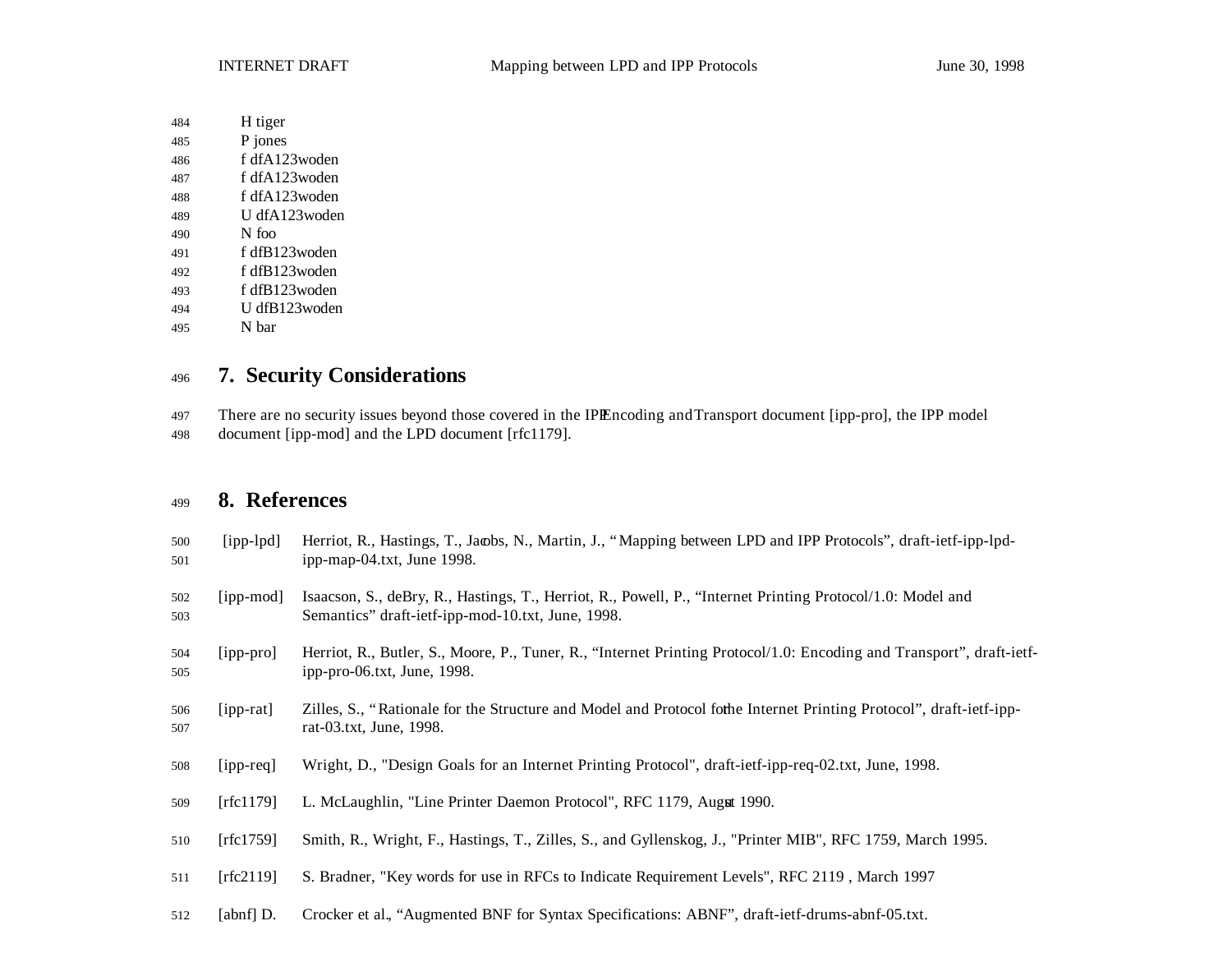Phone: 650-786-8995 Phone: 719-532-9927 Fax: 650-786-7077 Fax: 719-535-0956 Email: robert.herriot@eng.sun.com Email: Norm.Jacobs@Central.sun.com Thomas N. Hastings Jay Martin Xerox Corporation Underscore, Inc. 701 S. Aviation Blvd., ESAE-231 41-C Sagamore Park Road El Segundo, CA 90245 Hudson, NH 03051-4915 Phone: 310-333-6413 Phone: 603-889-7000 Fax: 310-333-5514 Fax: 603-889-2699 EMail: hastings@cp10.es.xerox.com Email: jkm@underscore.com

514

### <sup>515</sup> **10. Appendix A: ABNF Syntax for response of Send-queue-state (short)**

516 The syntax in ABNF for the response to the LPD command 'send-queue-state (long)' is:

| 517 | status-response = $empty$ -queue / nonempty-queue                                       |
|-----|-----------------------------------------------------------------------------------------|
| 518 | empty-queue $=$ "no-entries" LF                                                         |
| 519 | nonempty-queue = printer-status LF heading LF $*(job LF)$                               |
| 520 | printer-status = $OK$ -status / error-status                                            |
| 521 | $OK$ -status = printer-name SP "ready and printing" LF                                  |
| 522 | $error-status = \langle implementation\text{ dependent status information}\rangle$      |
| 523 | heading $=$ "Rank" 3SP "Owner" 6SP "Job" 13SP "Files"                                   |
| 524 | 23SP "Total Size" LF                                                                    |
| 525 | ; the column headings and their values below begin at the columns                       |
| 526 | $: 1, 8, 19, 35$ and 63                                                                 |
| 527 | job = rank *SP owner *SP job *SP files *SP total-size "bytes"                           |
| 528 | ; jobs are in order of oldest to newest                                                 |
| 529 | rank = "active" / "1st" / "2nd" / "3rd" / integer "th"                                  |
| 530 | ; job that is printing is "active"                                                      |
| 531 | ; other values show position in the queue                                               |
| 532 | owner $=$ <user job="" name="" of="" person="" submitted="" the="" who=""></user>       |
| 533 | $job = 1*3DIGIT$ ; $job-number$                                                         |
| 534 | files = $\langle$ file name> $*($ "," $\langle$ file name>); truncated to 24 characters |
| 535 | total-size $= 1*$ DIGIT ; combined size in bytes of all documents                       |
|     |                                                                                         |

## <sup>536</sup> **11. Appendix B: ABNF Syntax for response of Send-queue-state (long)**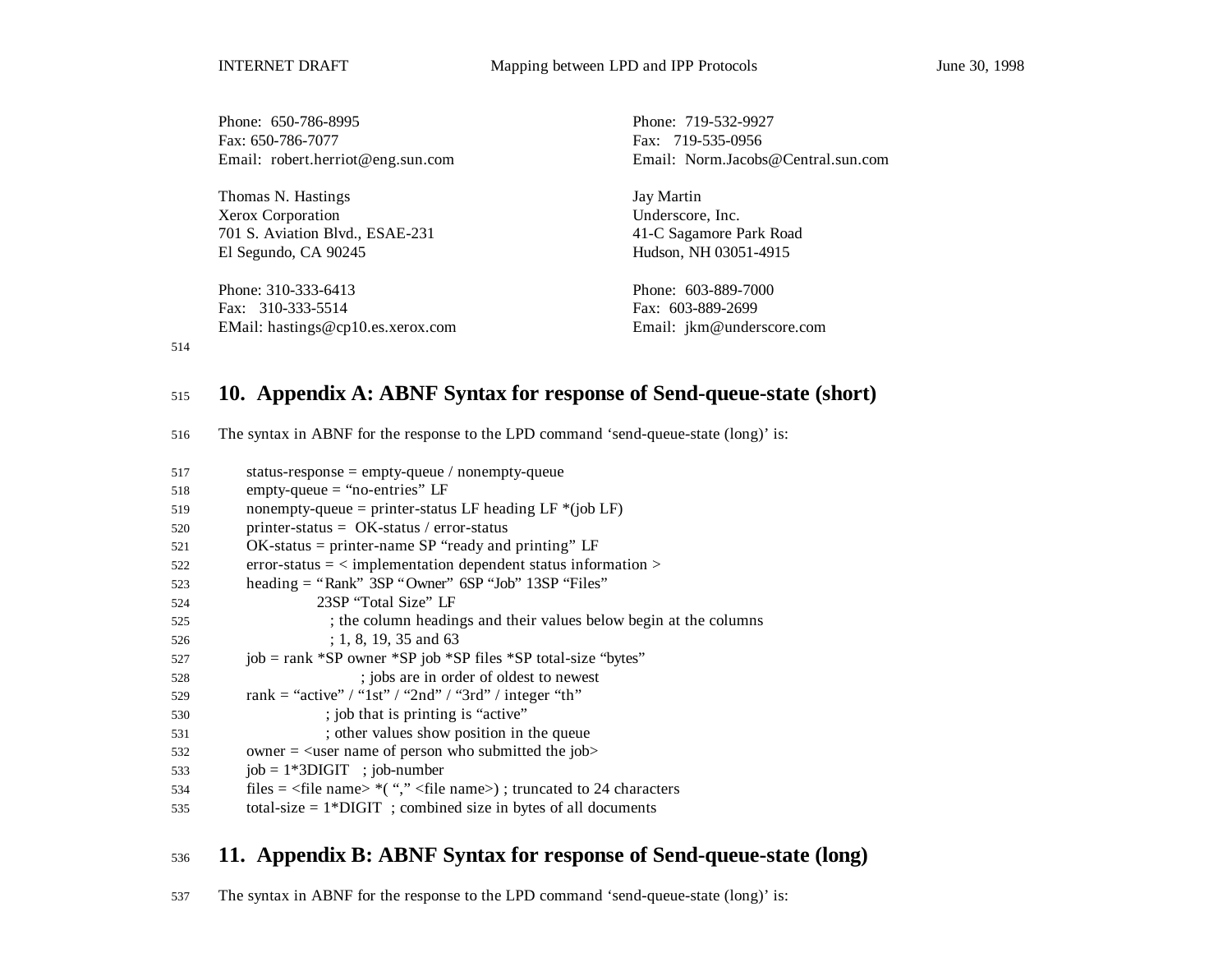| 548 | rank = "active" / "1st" / "2nd" / "3rd" / integer "th"          |
|-----|-----------------------------------------------------------------|
| 549 | ; job that is printing is "active"                              |
| 550 | ; other values show position in the queue                       |
| 551 | owner $=$ $\leq$ user name of person who submitted the job>     |
| 552 | $job = 1*3DIGIT$                                                |
| 553 | file-name = $[1*Diff]$ "copies of" SP $]$ <file name=""></file> |
|     |                                                                 |

- 554 ; truncated to 24 characters
- 555 document-size = 1\*DIGIT ;size of single copy of the document.

## <sup>556</sup> **12. Appendix C: Unsupported LPD functions**

557 The follow LPD functions have no IPP equivalent. The LPD-to-IPP mapper ignores them and the IPP-to-LPD mapper does not 558 send them.

| <b>LPD</b> command |                       |  |
|--------------------|-----------------------|--|
| name               | description           |  |
|                    |                       |  |
| C                  | Class for banner page |  |
| I                  | Indent Printing       |  |
| H                  | Host of client        |  |
| M                  | Mail when printed     |  |
| S                  | Symbolic link data    |  |
| T                  | Title for pr          |  |
| W                  | Width of output       |  |
| 1                  | troff R font          |  |
| 2                  | troff I font          |  |
| 3                  | troff B font          |  |
|                    | troff S font          |  |

559 The follow LPD functions specify document-formats which have no IPP equivalent, unless someone registers them. The LPD-

560 to-IPP mapper rejects jobs that request such a document format, and the IPP-to-LPD mapper does not send them.

| <b>LPD</b> command |                                             |  |
|--------------------|---------------------------------------------|--|
| name               | description                                 |  |
| c                  | Plot CIF file                               |  |
| d                  | Print DVI file                              |  |
| g                  | Plot file                                   |  |
| $\mathbf k$        | reserved for Kerberized clients and servers |  |
| n                  | Print ditroff output file                   |  |
| p                  | Print file with 'pr' format                 |  |
|                    | File to print with FORTRAN carriage control |  |
|                    | Print troff output file                     |  |